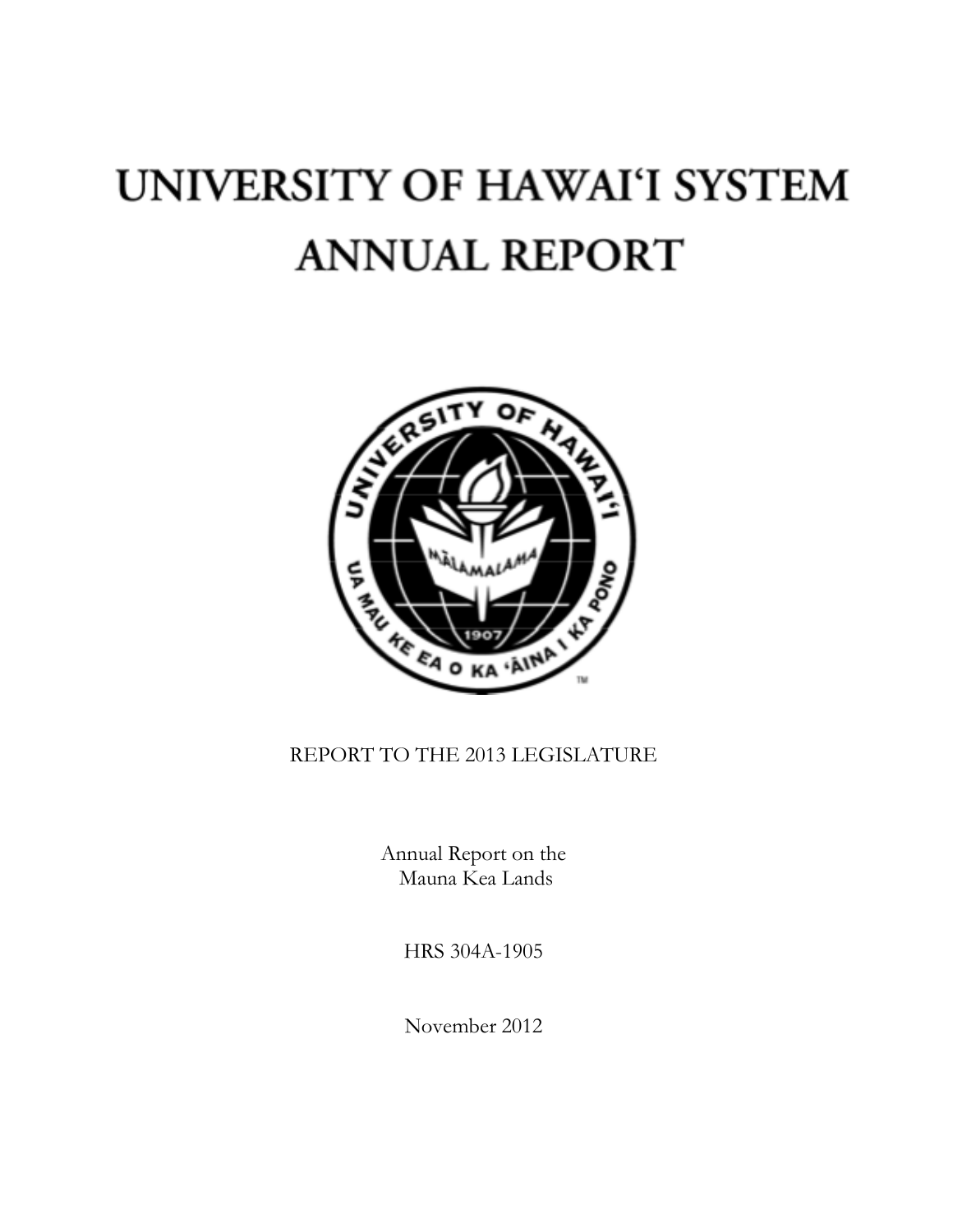## REPORT TO THE HAWAIN STATE LEGISLATURE

# HRS 304A-1905 Annual Report on the Mauna Kea Lands

Pursuant to HRS §304A-1905 ("Mauna Kea Lands; reporting requirements"), the University of Hawai`i respectfully submits its report on the status of the Mauna Kea lands activities, current and pending lease agreements and fees, the status of current and pending administrative rules, income and expenditures of the Mauna Kea lands special fund established in section 304A-2170 and any other issues that may impact the activities on Mauna Kea.

#### Current and pending lease agreements and fees

In 1964 the Hawai`i State Legislature passed concurrent resolution S. C. R. 16 stating that the **"***State of Hawai`i and its citizenry are most desirous and willing to co-operate and aid in the promotion of our nation's space program and research to the benefit of the County of Hawai*'*i*, *the state and the nation.*" It was resolved that the Governor set aside and establish an appropriate area on the summit of Mauna Kea for the installation and operation of telescope observatory and astronomical activities*.* In January 1968, the DLNR and UH entered into an agency-to-agency lease granting UH a lease of the Science Reserve on Mauna Kea for a term expiring on December 31, 2033. The lease is gratis, a common practice for leases between government agencies.

In a State of Hawai`i-UH effort to establish astronomy as a viable research endeavor and making Hawai'i a center for astronomical research, the University entered into subleases with 11 organizations for the purpose of operating astronomical observatories. All subleases were approved by the BLNR and are co-terminus with the University's General Lease. Each sub lessee is obligated to provide a guaranteed percentage of viewing time to the UH. Viewing time provides invaluable advantages for advancing Hawaii's only state funded institute of higher education, UH, as a center for excellence in research, including astronomy, and to be recognized today as one of the nation's leading research institutions. At little cost and risk to the State, UH's recognized center of excellence for astronomical research contributes significantly to the State of Hawaii's efforts to expand its high technology sector. Additional benefits accrue to the State through opportunities in scientific, professional and sub professional employment by the local community.

#### Current and pending administrative rules

Act 132 (SLH 2009) authorizes the UH to adopt administrative rules pursuant to chapter 91 to regulate public and commercial activities on UH management lands. Prior to developing administrative rules, UH met conditions imposed by the BLNR when it approved the Mauna Kea Comprehensive Management Plan (CMP) on April 9, 2009. One of the conditions requires UH to submit a public access sub plan for BLNR approval. The BLNR required that the public access sub plan, along with three other sub plans - cultural resources management plan, natural resources management plan and a decommissioning plan - be submitted within one year of approval. The purpose of the public access plan is to provide guidance to the University in addressing public access in UH management areas, and the plan's objective is to provide a set of principles and policies to serve as a guide in developing administrative rules related to the management of public access.